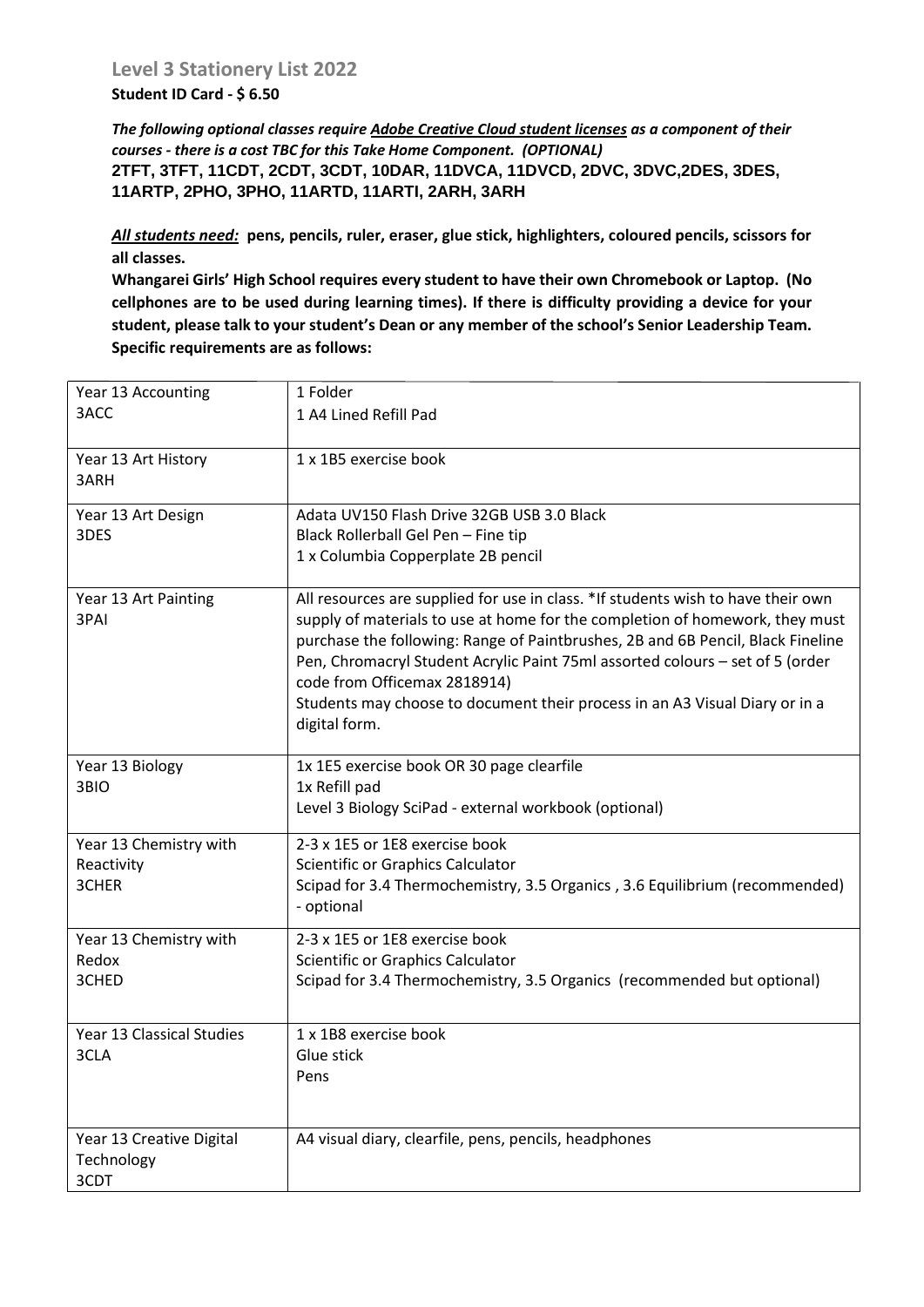| Year 13 Child Development<br>3ECD                                                 | 1 x 2B5 exercise book                                                                                                                                                                                                                                                                                         |
|-----------------------------------------------------------------------------------|---------------------------------------------------------------------------------------------------------------------------------------------------------------------------------------------------------------------------------------------------------------------------------------------------------------|
| Year 13 Dance<br>3DNC                                                             | 1 x 1B5 exercise book<br>Black leggings/ spanx and a black singlet or t shirt (length and cut of your choice<br>- May need to be worn under any costume)                                                                                                                                                      |
| Year 13 Drama<br>3DRA                                                             | Loose fitting clothing that will allow for easy movement and physical exercise<br>2 x 1 B8 exercise book                                                                                                                                                                                                      |
| Year 13 Drama - Performing<br>arts technologies<br>3DRAT                          | 2 x large design drawing books<br>Ruler, pencils                                                                                                                                                                                                                                                              |
| Year 13 Drama - Making<br><b>Movies</b><br>3DRAM                                  | No specific requirements for this class                                                                                                                                                                                                                                                                       |
| Year 13 English -<br>Appreciation of Literature<br>and Language<br><b>3ENGALL</b> | <b>Exercise Book</b>                                                                                                                                                                                                                                                                                          |
| Year 13 English - Exploring<br>the Human Condition<br><b>3ENGEHC</b>              | Exercise book<br>Post-its<br>(Optional) literature text to purchase - \$20.00                                                                                                                                                                                                                                 |
| Year 13 Design and Visual<br>Communication<br>3DVC                                | Stationery (optional) - graphic pens, pencils, scissors, glue sticks, rapid markers<br>Final product - Take home component - \$30.00 - (optional)                                                                                                                                                             |
| Year 13 Earth, Space &<br>Science<br>4ESS                                         | 1B8 or 1E8 exercise book or similar<br>14J8 refill graph paper<br>ESA Level 3 Earth and Space Science Learning Workbook (recommended)<br>Scientific or graphic calculator                                                                                                                                     |
| Year 13 Economics<br>3ECO                                                         | Folder<br>A4 Lined Refill Pad<br>Students have the opportunity to purchase NCEA workbooks and an online<br>elearn economics subscription at an approx cost of \$30.00. (optional)                                                                                                                             |
| Year 13 Enterprise and<br><b>Business Marketing</b><br>3ENT                       | 1 Folder<br>1 Set of Dividers<br>1 Clear File<br>1 A4 Lined Refill Pad                                                                                                                                                                                                                                        |
|                                                                                   | There is an expectation that students will contribute to the capital of their own<br>business. This may be through individual contribution, fund raising or selling<br>supporters' shares. The objective is that the company earns enough money to<br>pay back this investment plus a profit to each student. |
| Year 13 Food and Nutrition<br>3FNT                                                | Exercise book<br>Covered shoes for practical lessons.                                                                                                                                                                                                                                                         |
| Year 13 Financial Skills for<br>Life<br>3FSL                                      | 1 Folder<br>1 A4 Lined refill pad                                                                                                                                                                                                                                                                             |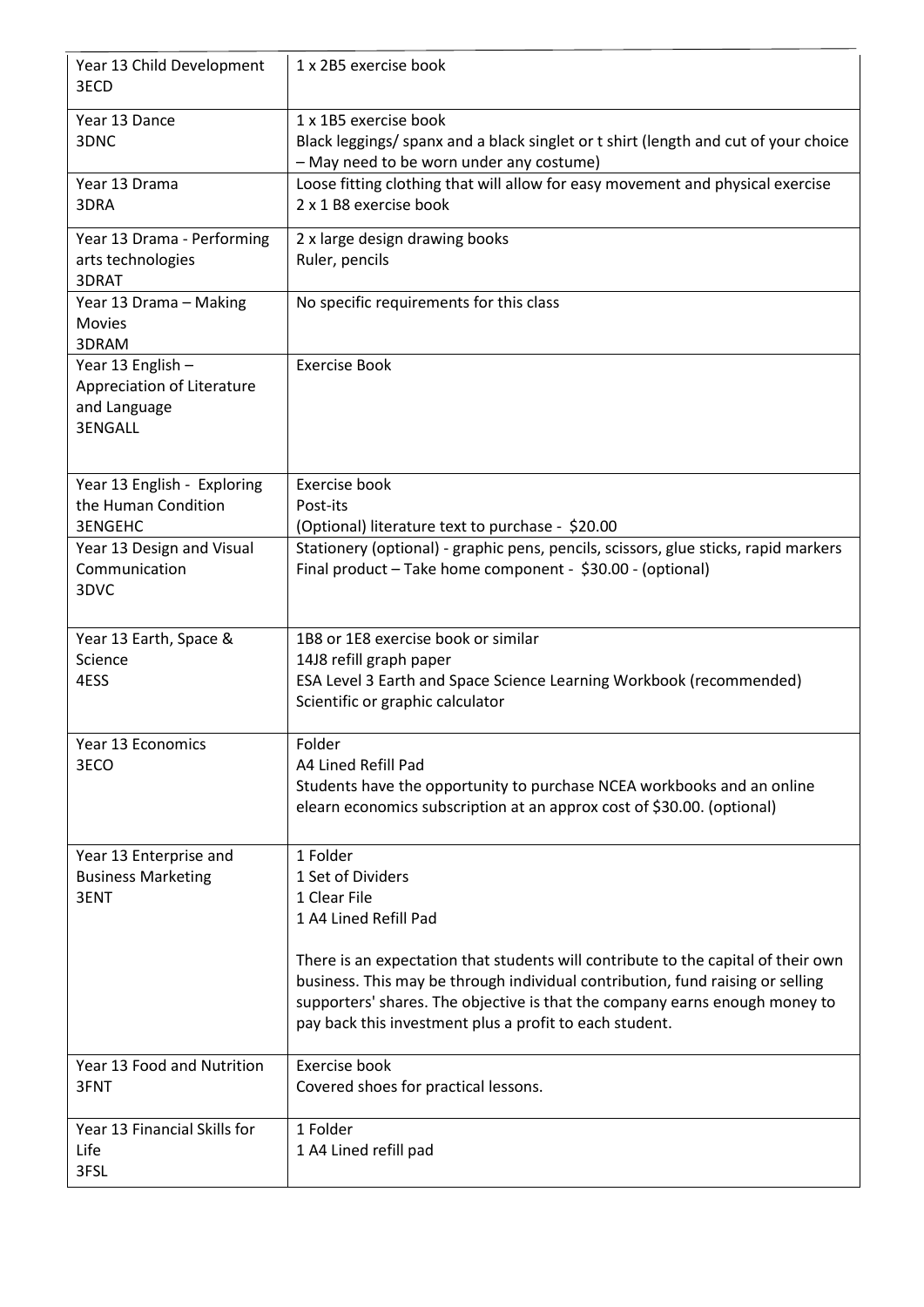| Year 13 French                    | To be advised by Te Kura.                                                                                                             |
|-----------------------------------|---------------------------------------------------------------------------------------------------------------------------------------|
| 3FRE                              |                                                                                                                                       |
| Year 13 Geography                 | 1 x 1B8 exercise book                                                                                                                 |
| 3GEO                              | Pens, Glue Stick                                                                                                                      |
| Year 13 Health Education<br>3HLT  | 1 x 1B5 exercise book                                                                                                                 |
| Year 13 History<br>3HIS           | 1 x 1B8 exercise book                                                                                                                 |
| Year 13 Hospitality<br>3HOS       | Pen, scissors, glue.<br>Fully covered shoes                                                                                           |
| Year 13 Mathematics with          | 3 x 1E5 exercise books                                                                                                                |
| Calculus<br>3MATC                 | Purchase from OfficeMax-Optional                                                                                                      |
|                                   | Walker Maths 3.3 Trigonometry                                                                                                         |
|                                   | Walker Maths 3.2 Linear Programming Level 3 Workbook                                                                                  |
|                                   | Walker Maths 3.15 Simultaneous Equations Level 3 Workbook<br>Nulake EAS Workbook                                                      |
|                                   | A Casio Graphics FX9750 calculator is strongly recommended                                                                            |
| Year 13 Mathematics with          | 3 X 1E5 exercise books                                                                                                                |
| <b>Statistics and Probability</b> | Workbooks - Optional                                                                                                                  |
| 3MASP                             | Walker Maths 3.2 Linear Programming Level 3 Workbook<br>Walker Maths 3.13 Probability Methods Level 3 Workbook                        |
|                                   | Walker Maths 3.14 Probability Distributions Level 3 Workbook                                                                          |
|                                   | A Casio Graphics FX9750 calculator is strongly recommended                                                                            |
| Year 13 Mathematics with          | 1E5 exercise book                                                                                                                     |
| <b>Statistics</b>                 | Nulake IAS 3.4 Critical Pathways<br><b>EAS 3.12 Statistical Reports</b>                                                               |
| 3MATS                             | A Casio Graphics FX9750 calculator is strongly recommended                                                                            |
| Year 13 Music<br>3MUS             | Guitar pick (if playing guitar - recommended)                                                                                         |
|                                   | Clarinet reed No.2 or 2.5 (if playing clarinet - recommended)                                                                         |
|                                   | \$20.00 per term instrument hire (optional) - flute, clarinet, trumpet, trombone,<br>saxophone                                        |
| Year 13 Outdoor Education         | \$100.00 contribution cost to cover overnight trips. (Voluntary)                                                                      |
| 30ED                              | 1 Set of thermals. Talk to your teacher before purchasing                                                                             |
|                                   | 1 Pair of sturdy shoes - Talk to your teacher before purchasing<br>All specialist safety equipment will be provided for each activity |
|                                   |                                                                                                                                       |
| Year 13 Photography               | All resources are supplied for use in class.                                                                                          |
| 3PHO                              | Students must purchase their own 32GB SD card to manage their own files.                                                              |
|                                   |                                                                                                                                       |